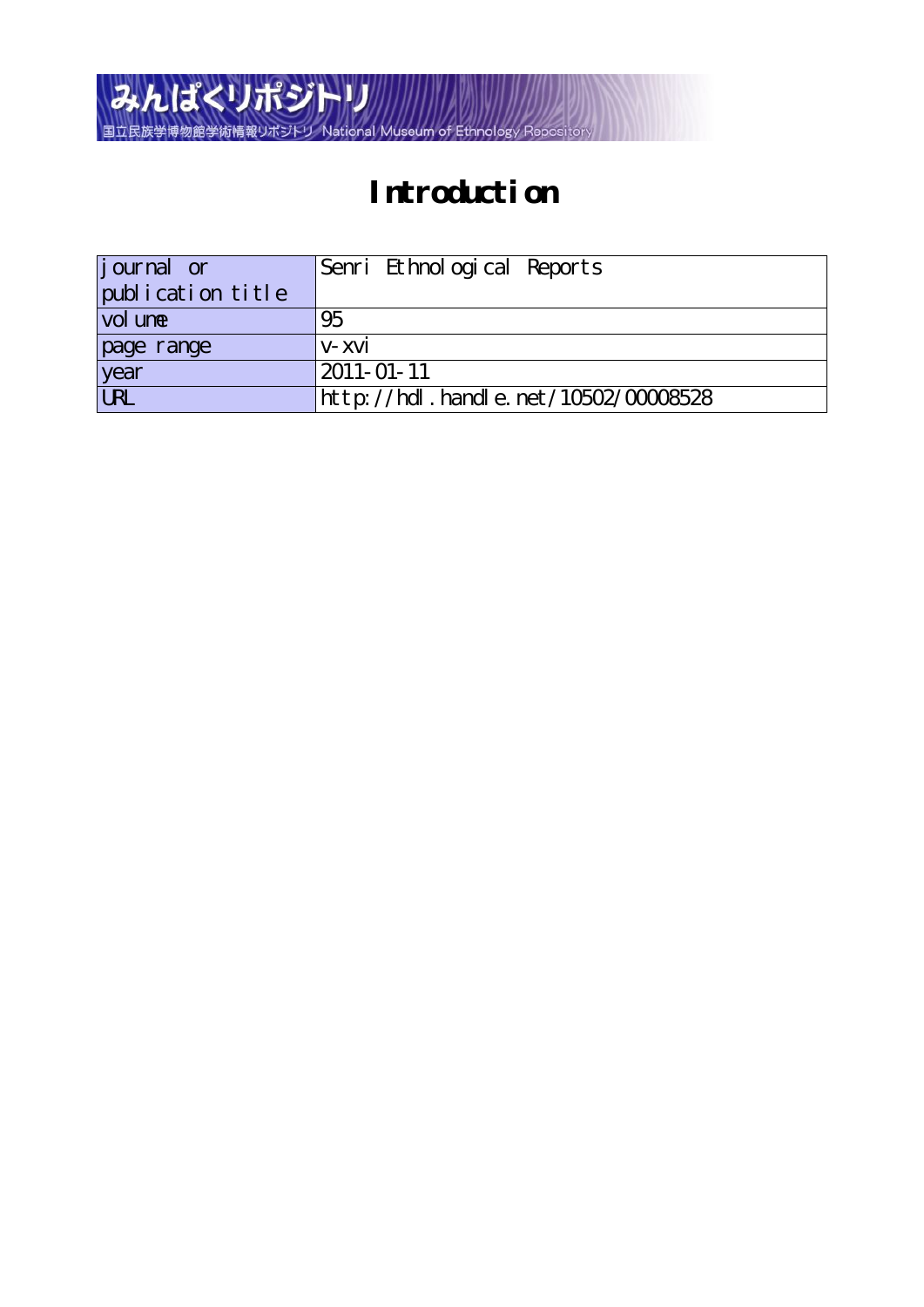## **Introduction**

Musashi Tachikawa

**1**

The present volume includes fifty-one thangkas depicting a pantheon of the Bon Religion painted at Rebkong, China, preserved as the Rebkong Bonpo Collection at the National Museum of Ethnology, Osaka, Japan.

In l999, a collection of one hundred thirty-one Bonpo Mandala paintings was painted in Kathmandu under the guidance of Lopon Tenzin Namdak, Triten Norbutse (WT khri brtan nor bu tse) Monastery, Kathmandu. The collection of Bonpo mandalas was named as "the Triten Norbutse Collection" and has been kept in the National Museum of Ethnology, Osaka. In 2000, the Triten Norbutse Collection was published as Tenzin Namdak, Y. Nagano and M. Tachikawa (eds.), *Mandalas of the Bon Religion*, Bon Studies 1, Senri Ethnological Reports 12 by National Museum of Ethnology, Osaka.

The original size of most of the mandalas included in the collection is 63×63 cm, with some exceptions of a larger size (80×80 cm). Each mandala of the Triten Norbutse Collection was painted in accordance with the ritual texts explaining the theory and practice of the mandala.

The Mandala Collection is divided into five groups:

- Ԋ The vehicle of primordial Bon purifying activities (bya ba gtsang spyod ye bon gi theg pa),
- II. The vehicle of miraculous power of many sorts (rnam pa kun ldan mngon shes kyi theg pa),
- III. The vehicle of the playfulness of compassion producing real results (dngos bskyed thugs rje rol pa'i theg pa),
- IV. The vehicle of completion endowed with supreme profits (shin tu don ldan kun rdzogs kyi theg pa), and
- V. Supplementary mandalas.

The third group is subdivided into three sections (A, B and C), but no special name is given to each of the three individual sections.

The way of dividing the Bonpo mandalas into the first four groups seems to have been influenced by the Buddhist Four Tantras: Kriyā, Caryā, Yoga, and Anuttarayoga. That is, one can say that each of the Bonpo four vehicles corresponds respectively to each of the Buddhist Four Tantras up to a certain degree. Of course, Bonpo mandalas are not mere imitations of Buddhist mandalas, but at this moment little is known about the theory and practice of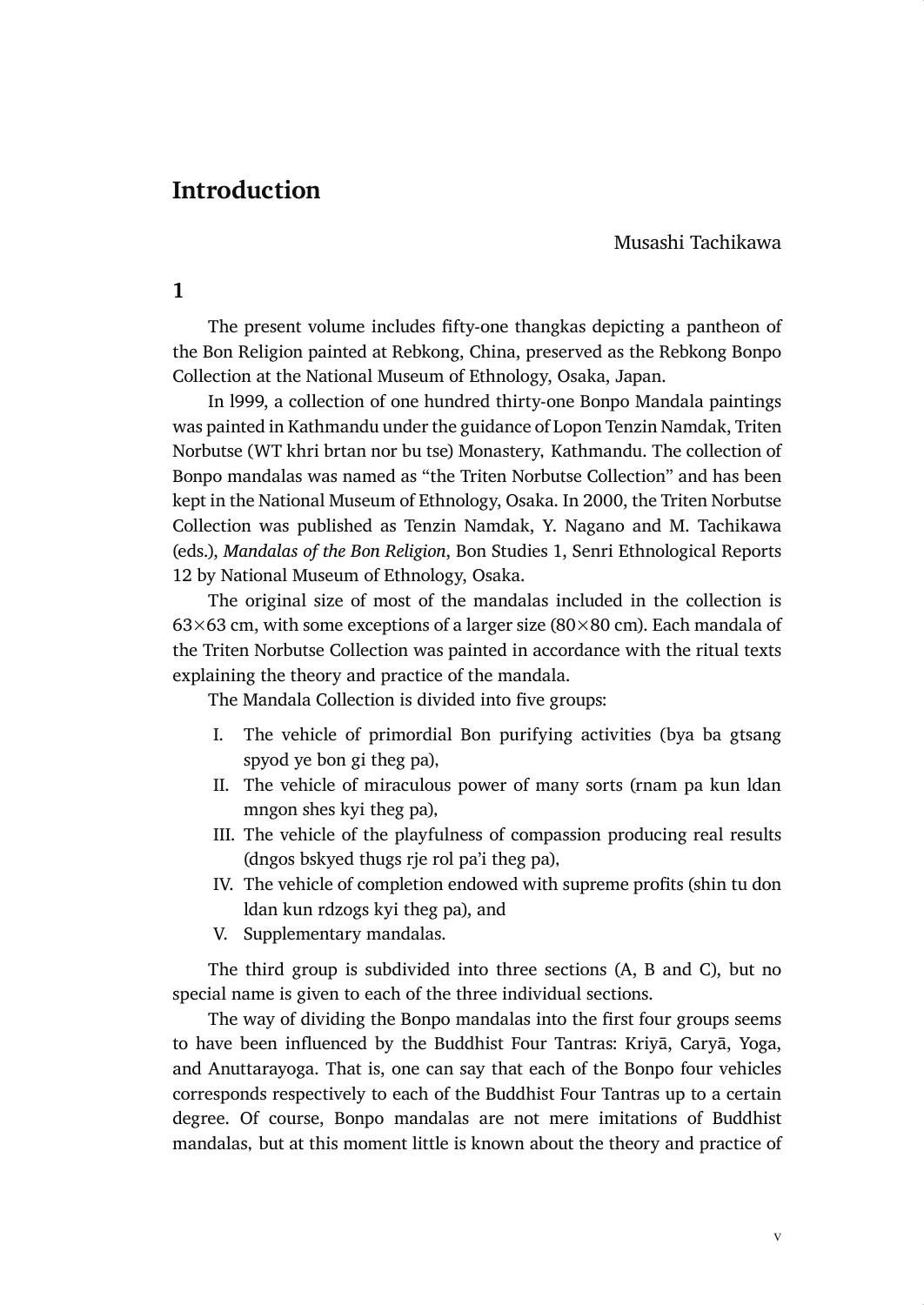Bonpo mandalas.

The following list gives all the titles of the Triten Norbutse Collection reproduced in *Mandalas of the Bon Religion*. The number in parentheses stands for the reference number of the repository at the National Museum of Ethnology, Osaka.

| I         |         | bya ba gtsang spyod ye bon gyi theg pa                         |
|-----------|---------|----------------------------------------------------------------|
| No.1      | $I-1$   | kun dbyings kyi dkyil 'khor (H209515)                          |
| No. 2     | $I-2$   | dge bsnyen theg pa'i dkyil 'khor (H221529)                     |
| No.3      | $I-3$   | byams ldan rgyal ba'i dkyil 'khor (H212530)                    |
| No. 4     | $I-4$   | dus kyi 'khor lo'i dkyil 'khor (H212531)                       |
| No.5      | $I-5$   | kun rig sgron ma'i dkyil 'khor (H212532)                       |
| No.6      | $I-6$   | rgyal ba kun 'dus kyi dkyil 'khor                              |
|           |         | $=$ rgyal ba rgya mtsho'i dkyil 'khor (H212533)                |
| No.7      | $I-7$   | rnam par 'joms pa'i dkyil 'khor (H212534)                      |
| No.8      | $I-8$   | sman lha'i dkyil 'khor (H212535)                               |
| No.9      | $I-9$   | smon lam mtha' yas kyi dkyil 'khor (H209512)                   |
| No. 10    | $I-10$  | rnam dag yum gyi dkyil 'khor (H212536)                         |
| No. 11    | $I-11$  | byams chen lha mo' i dkyil 'khor (H209513)                     |
| No. 12    | $I-12$  | dge spyod kyi dkyil 'khor (H212537)                            |
| No.13     | $I-13$  | nye lam sde bzhi'i dkyil 'khor (H212538)                       |
| No. 14    | $I-14$  | 'o ma'i rgya mcho'i dkyil 'khor (H212539)                      |
| No. 15    | $I-15$  | kun 'bum rgya che'i dkyil 'khor (H209514)                      |
| No. 16    | $I-16$  | kun sgrol rlung lha' i dkyil ' khor (H212540)                  |
| No. 17    | $I-17$  | kun 'dul lcags lha'i dkyil 'khor (H212541)                     |
| No. 18    | $I-18$  | kun 'joms rgyal po chu lha' i dkyil 'khor (H209516)            |
| II        |         | rnam pa kun lngan mngon shes kyi theg pa                       |
| No. 19    | $II-1$  | mdo g.yung drung klong rgyas kyi dkyil 'khor                   |
|           |         | (H209517)                                                      |
| No. 20    | $II-2$  | pad ma klong yangs kyi dkyil 'khor (H212542)                   |
| No. 21-25 | $II-3$  | kun rig las bzhi rgyun lnga gdung sreg bcas kyi dkyil<br>'khor |
| No. 21    | $II-3a$ | rgyas rgyun sbrag ma' i dkyil 'khor (H209519)                  |
| No. 22    | $II-3b$ | rgyun rkyang nyid kyi dkyil 'khor                              |
|           |         | $=$ me lha'i dkyil 'khor (H209518)                             |
| No. 23    | $II-3c$ | sde brgyad rgyun dgu'i dkyil 'khor (H209521)                   |

- No.  $24$  II-3d kun rig las bzhi rgyun lnga sde brgyad kun dril gyi dkyil 'khor (H209520)
- No. 25 II-3e gdung sreg dkyil 'khor (H212543)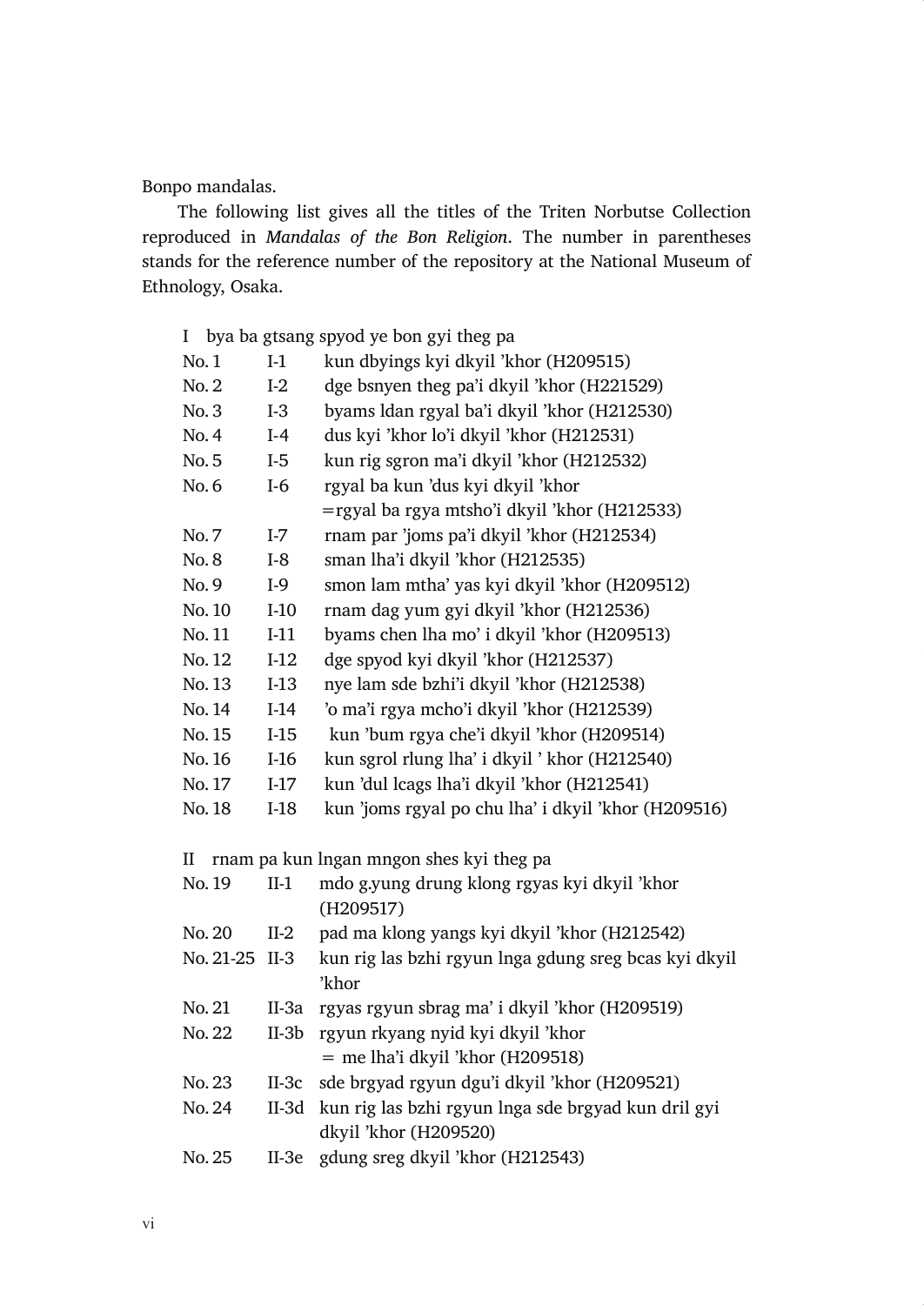| No. 26          | $II-4$    | rgyas pa kun snang gi dkyil 'khor (H209522)                              |
|-----------------|-----------|--------------------------------------------------------------------------|
| No. 27          | $II-5$    | gshen rab mam rgyal gyi dkyil 'khor (H212544)                            |
| No. 28          | $II-6$    | rgyal yum byams ma'i dkyil 'khor (H212545)                               |
| No. 29          | $II-7$    | phywa sras keng tse'i dkyil 'khor (H209523)                              |
| No. 30          | $II-8$    | ma tri rin chen sgron ma'i dkyll 'khor (H212547)                         |
| No. 31          | $II-9$    | 'khor ba ngan song dong sprugs kyi dkyil 'khor                           |
|                 |           | =sgrib sbyong mun sel sgron ma'i dkyil 'khor (H212548)                   |
| No. 32-38 II-10 |           | pho 'dren gyi dkyil 'khor = gto bu pho sbyong                            |
| No. 32          |           | II-10a pho sbyong dmyal ba'i gnas 'dren gyi dkyil 'khor                  |
|                 |           | (H209524)                                                                |
| No.33           |           | II-10b pho sbyong yi dwags gnas 'dren gyi dkyil 'khor<br>(H209526)       |
| No. 34          |           | II-10c pho sbyong byol song gi gnas 'dren gyi dkyil 'khor                |
|                 |           | (H212550)                                                                |
| No. 35          |           | II-l0d pho sbyong mi yi gnas 'dren gyi dkyil 'khor (H209533)             |
| No. 36          |           | II-10e pho sbyong lha ma yin gyi gnas 'dren gyi dkyil 'khor<br>(H212551) |
| No. 37          |           | II-10f pho sbyong lha yi gnas 'dren gyi dkyil 'khor (H212552)            |
| No. 38          |           | II-10g pho sbyong bar do'i gnas 'dren gyi dkyil 'khor (H212553)          |
| No. 39-45 II-11 |           | mo 'dren dkyil 'khor gto bu mo sbyong                                    |
| No. 39          |           | II-11a mo sbyong lha yi gas 'dren gyi dkyil 'khor (H212554)              |
| No. 40          |           | II-11b mo sbyong lha min gnas 'dren gyi dkyil 'khor (H212555)            |
| No. 41          |           | II-11c mo sbyong mi yi gnass 'dren gyi dkyi. 'khor (H209527)             |
| No. 42          |           | II-11d mo sbyong yi dwags gnas 'dren gyi dkyil 'khor<br>(H209525)        |
| No. 43          |           | II-11e mo sbyong byol song gnas 'dren gyi dkyil 'khor<br>(H212556)       |
| No. 44          |           | II-11f mo sbyong dmyal ba'i gnas 'dren gyi dkyil 'khor<br>(H212557)      |
| No. 45          |           | II-11g lha mo mun sel sgron ma'i dkyil 'khor                             |
|                 |           | =mo sbyong bar do'i gans 'dren gyi dkyil 'khor (H212558)                 |
| No. 46          | $II-12$   | mu tra lha yi dkyil 'khor (H209528)                                      |
|                 |           | III dngos bskyed thugs rje rol pa'i theg pa                              |
| No. 47          | $III-A1$  | zhi ba a gsal dkyil 'khor (H212559)                                      |
| No. 48          | III-A2a   | snang srid zhi ba'i dkyil 'khor(H209529)                                 |
| No. 49          | $III-A2b$ | kun bzang a skor gyi dkyil 'khor (H209536)                               |
| No.50           | $III-43$  | zhi ba rin chen spyi spungs kyi dkyil 'khor (H212560)                    |
| No.51           | III-A4    | lha rgod zhi ba smra seng gi dkyil 'khor (H212561)                       |
| No.52           | III-A5    | mkha' 'gro shes rab blo 'phel gyi dkyil 'khor (H212562)                  |
|                 |           |                                                                          |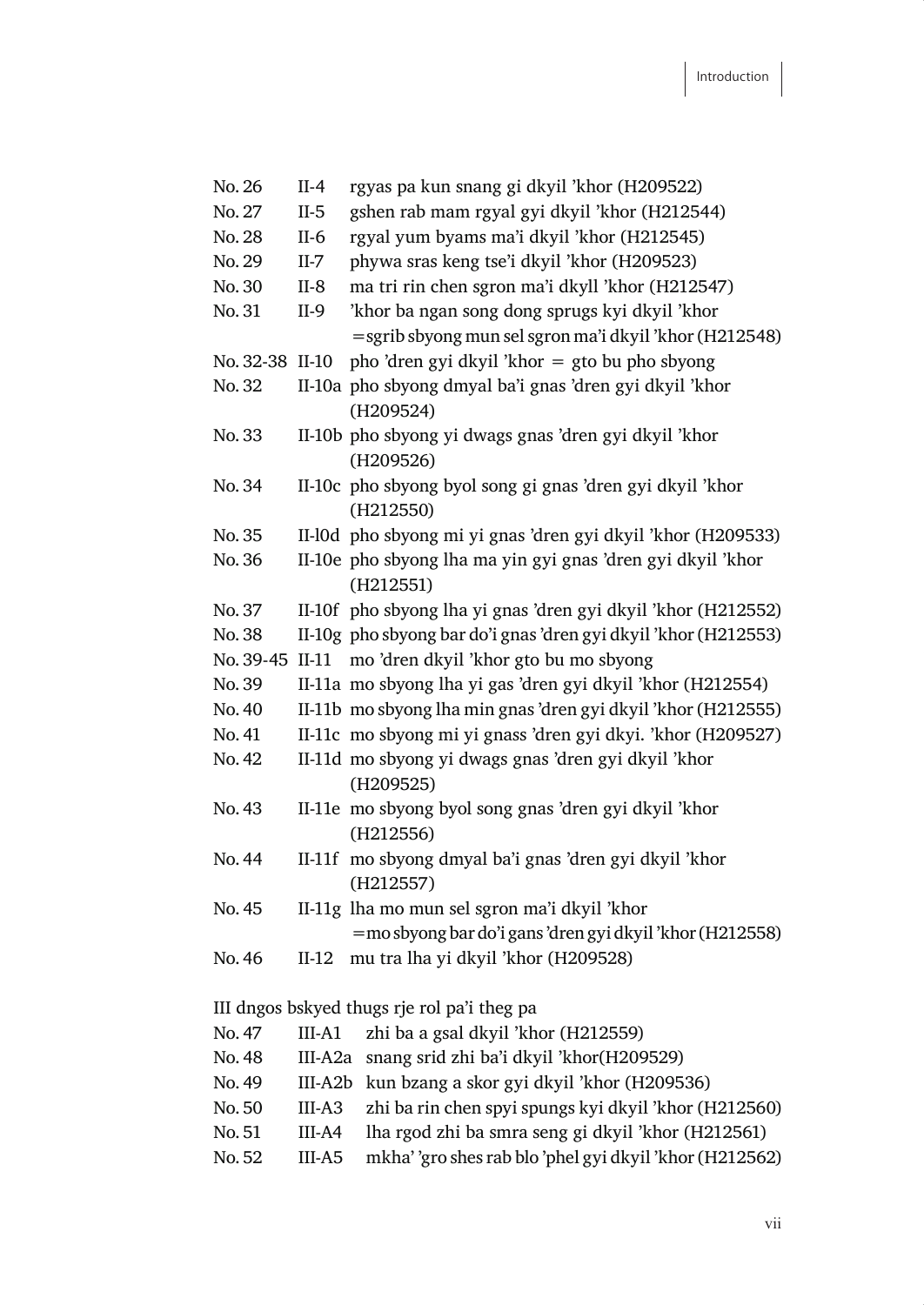| No.53  | III-A6    | zhi ba g.yung drung yongs rdzogs kyi dkyil 'khor<br>(H212563)            |
|--------|-----------|--------------------------------------------------------------------------|
| No.54  | III-A7    | zhi ba gser mig g.yu spras kyi dkyil 'khor (H212564)                     |
| No.55  | III-A8    | ku gsum don grub mkha' gying dkar po'i dkyil 'khor<br>(H212565)          |
| No.56  | III-A9    | zhi ba g.yung drung spyi 'dul gyi dkyil 'khor<br>(H212566)               |
| No.57  | $III-A10$ | zhi ba gsas mkhar rab 'byams kyi dkyil 'khor<br>(H212567)                |
| No.58  | $III-A11$ | bla med mchog sgrub kyi dkyil 'khor (H212568)                            |
| No.59  | $III-A12$ | zhi ba a dkar tshangs pa'i dkyil 'khor (H212570)                         |
| No.60  | $III-A13$ | mkha"gying tshe sgrub kyi dkyil 'khor (H209532)                          |
| No.61  | III-A14   | rig pa khu byug tshe sgrub kyi dkyil 'khor (H212571)                     |
| No.62  | $III-A15$ | g.yu 'brang phyug mo' i zhi ba mthar thug gi dkyil<br>'khor (H212572)    |
| No.63  | III-A16   | zhi ba gsas mkhar rab 'byams kyi tshe sgrub kyi dkyil<br>'khor (H212573) |
| No.64  | III-A17   | bder 'dus kyi dkyil 'khor (H212574)                                      |
| No.65  | $III-18$  | sku gsum rang shar gyi dkyil 'khor (H212575)                             |
| No.66  | III-A19   | spyi ' dul yi dam rgya mtsho' i zhi ba' i tshe sgrub                     |
|        |           | g.yung drung 'khyil ba'i dkyil 'khor (H212576)                           |
| No. 67 | $III-B1$  | dbal gsas las rim gyi dkyil 'khor (H212577)                              |
| No.68  | $III-B2$  | dbal gsas thun lung gi dkyil 'khor (H212578)                             |
| No.69  | III-B3    | dbal gsas rtsod bzlog gi dkyil 'khor (H212579)                           |
| No.70  | III-B4    | rtsod bzlog yang snying gi dkyil 'khor (H212580)                         |
| No.71  | III-B5    | shes rab dgongs rgyal lha rgod kyi dkyil 'khor<br>(H212581)              |
| No. 72 | III-B6    | gab pa gsung mchog gi dkyil 'khor (H212582)                              |
| No.73  | III-B7    | mkhas bzhi'i dgongs bzhed khro bo'i dkyil 'khor<br>(H209530)             |
| No.74  | III-B8    | ge khod gsang ba drag chen gyi dkyil 'khor (H209531)                     |
| No.75  | III-B9    | me ri bka' ma'i dkyil 'khor (H212583)                                    |
| No.76  |           | III-B10 me ri sgrub pa'i dkyil 'khor (H212584)                           |
| No. 77 | $III-B11$ | khro bo smug nag 'khyil ba'i dkyil 'khor (H212585)                       |
| No.78  | $III-B12$ | stag la spu gri dkar po nyi zla go zhu'i dkyil 'khor                     |
|        |           | (H212586)                                                                |
| No.79  | $III-B13$ | stag la spu gri dmar po' i dkyil 'khor (H212587)                         |
| No.80  | $III-B14$ | stag la bdag rdzogs kyi dkyil 'khor (H212588)                            |
| No. 81 |           | III-B15a khro bo rag sha spyi 'dul rgyas pa yi dam rgya mtsho'i          |
|        |           | dkyil 'khor (H212589)                                                    |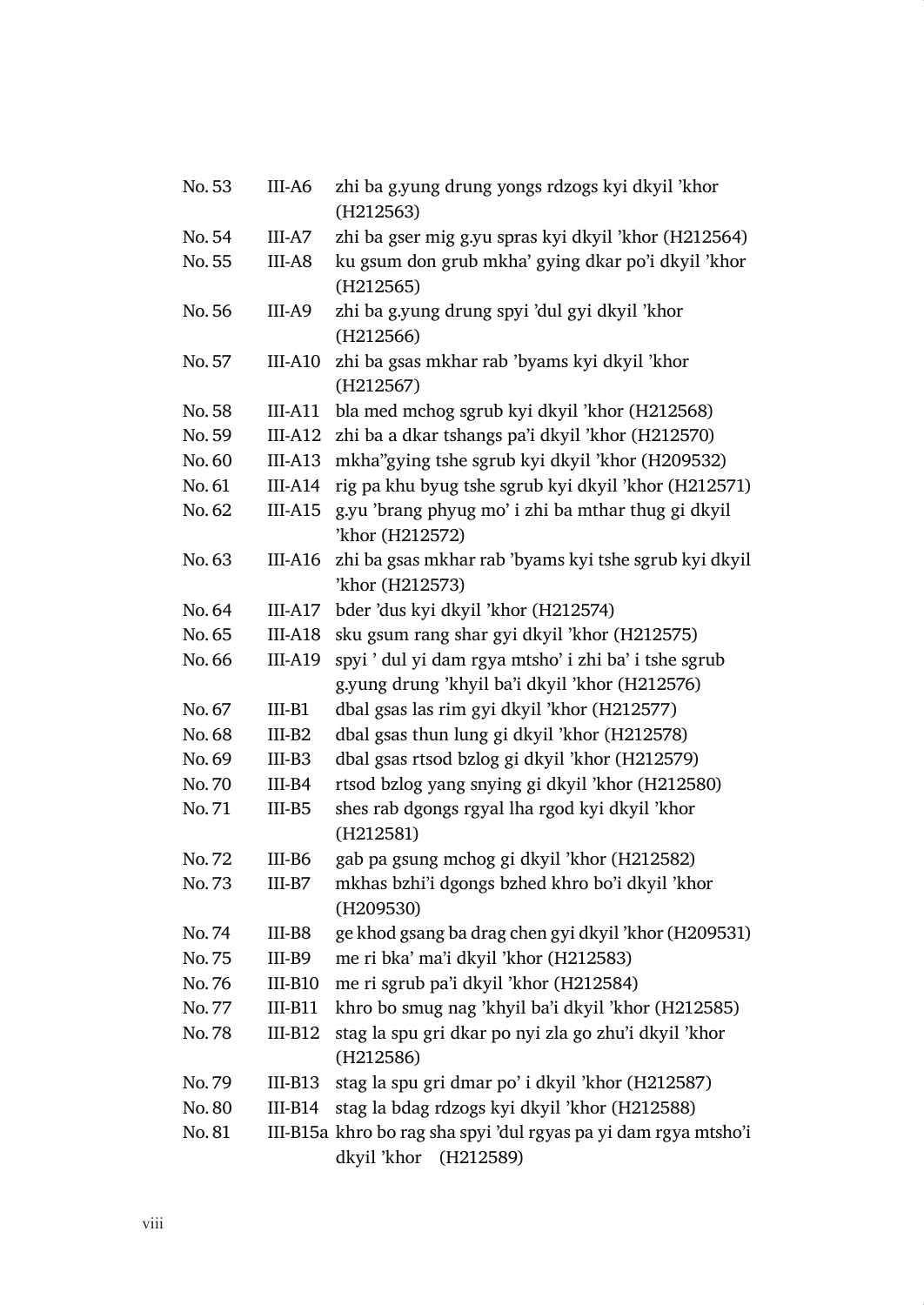| No.82   |           | III-B15b spyi"dul khro bo'i tshe sgrub g.yung drung 'khyil ba'i |
|---------|-----------|-----------------------------------------------------------------|
|         |           | dkyil 'khor (H212590)                                           |
| No.83   | $III-B16$ | gshed dmar spyi 'dul gyi dkyil 'khor (H212591)                  |
| No.84   | $III-B17$ | 'bum pa'i dkyil 'khor (H212592)                                 |
| No.85   | $III-B18$ | ma rgyud thugs rje nyi ma'i dkyil 'khor (H209535)               |
| No.86   | $III-B19$ | gsang ba dbyings rol gyi dkyil 'khor (H212594)                  |
| No.87   | $III-B20$ | gsang mchog rig pa khu byug gi dkyil 'khor (H212595)            |
| No.88   | $III-B21$ | spyi 'dul rta dbu dmar chung gi dkyil 'khor (H212596)           |
| No.89   | $III-B22$ | gdugs dkar gyi dkyil 'khor (H212597)                            |
| No.90   | $III-B23$ | gdugs dkar tshe sgrub kyi dkyil 'khor (H212598)                 |
| No. 91  | $III-B24$ | gdugs dkar g.yang sgrub kyi dkyil 'khor (H212599)               |
| No. 92  | $III-B25$ | g.yu 'brang phyug mo khro bo mthar thug gi dkyil                |
|         |           | 'khor (H212600)                                                 |
| No.93   | $III-B26$ | a ma ra ya'i dkyil 'khor (H209534)                              |
| No.94   | $III-B27$ | rtsa gsum kun 'dus dregs pa spyi 'dul gyi dkyil 'khor           |
|         |           | (H212601)                                                       |
| No. 95  | $III-B28$ | dbal mo srid pa spyi 'dul gyi dkyil 'khor (H212602)             |
| No.96   | $III-B29$ | rtsa gsum kun 'dus g.yung drung tshe sgrub kyi dkyil            |
|         |           | 'khor(H212603)                                                  |
| No. 97  | $III-B30$ | khyung dmar gyi dkyil 'khor (H212604)                           |
| No.98   | $III-B31$ | khro bo ting mur g.yu rtse'i dkyil 'khor (H212605)              |
| No.99   | $III-B32$ | rtsa gsum bon skyong bzhi sbrag gi dkyil 'khor                  |
|         |           | (H212606)                                                       |
| No. 100 | $III-B33$ | dbal gsas khyung nag gi dkyil 'khor (H212607)                   |
| No. 101 | $III-B34$ | sman sgrub 'od zer 'khyil ba'i dkyil 'khor (H212608)            |
| No. 102 | $III-C1$  | dbal phur spyi don nyer lnga' i dkyil 'khor (H212610)           |
| No. 103 | $III-C2$  | phur pa yang snying dkyil 'khor (H212611)                       |
| No. 104 | $III-C3$  | khro bcu gsang sgrub kyi dkyil 'khor (H212612)                  |
| No. 105 | $III-C4$  | khro bo gsang phur gyi dkyil 'khor (H212613)                    |
|         |           |                                                                 |
| IV      |           | shin tu don ldan kun rdzogs kyi theg pa                         |
| No. 106 | $IV-1$    | zang gter rig 'dzin 'dus pa' i dkyil 'khor (H212614)            |
| No. 107 | $IV-2$    | thabs chen mkha' rgyud kyi dkyil 'khor (H212615)                |
| No. 108 | IV-3a     | dran pa gsang sgrub kyi dkyil 'khor (H212616)                   |
|         |           |                                                                 |

- dran pa snying thig gi dkyil 'khor (H212617) No. 109  $IV-3b$
- No. 110  $IV-4$ dran pa nang sgrub kyi dkyil 'khor (H212618)
- dran pa yang gsang gi dkyil 'khor (H212619) No. 111  $IV-5$
- No. 112  $IV-6$ dran pa dbang sgrub kyi dkyil 'khor (H212620)
- No. 113 tshe dbang gsang sgrub kyi dkyil 'khor (H212621)  $IV-7$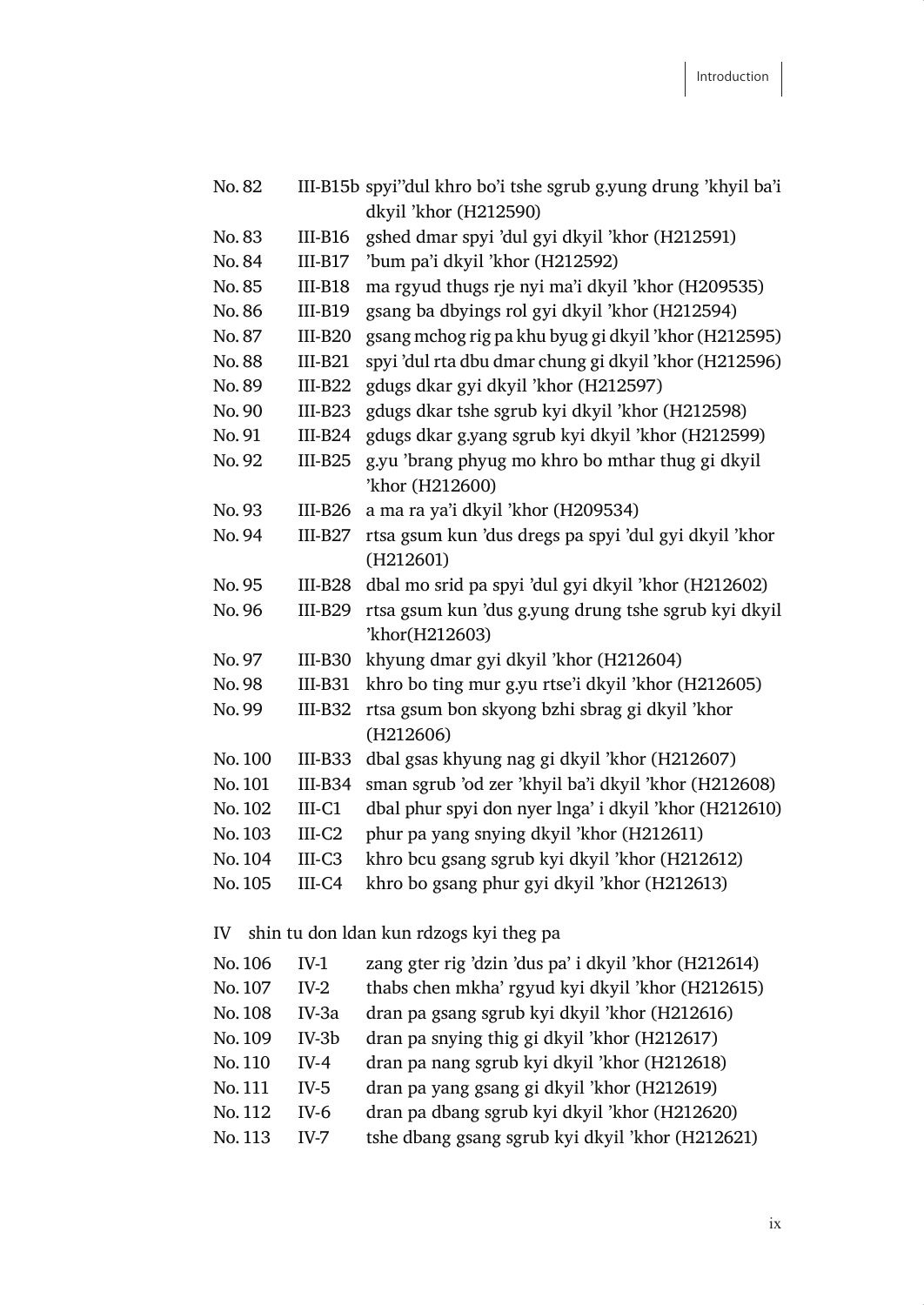| No. 114 | $IV-8$   | tshe dbang mthar thug gi dkyil 'khor (H212622)                                         |
|---------|----------|----------------------------------------------------------------------------------------|
| No. 115 | $IV-9$   | tshe dbang bod yul ma'i dkyil 'khor (H212623)                                          |
| No. 116 | $IV-10a$ | mkha' 'gro skal bzang nang sgrub kyi dkyil 'khor                                       |
|         |          | (H212624)                                                                              |
| No. 117 | $IV-10b$ | skal bzang gsang sgrub dkyil 'khor (H212625)                                           |
| No. 118 | IV-11    | li shu'i sgrub pa'i dkyil 'khor (H212626)                                              |
| No. 119 | $IV-12$  | gsang sngags bdud rtsi 'khyil ba yab sras gsum gyi<br>sgrub pa'i dkyil 'khor (H212627) |
| No. 120 | $IV-13$  | mkha' 'gro 'bum bskul kun sgrol sgrub pa'i dkyil 'khor<br>(H212628)                    |
| No. 121 | IV-14    | dran pa tshe sgrub kyi dkyil 'khor (H212629)                                           |
| No. 122 | $IV-15$  | mnyam med bla ma'i phyi sgrub bsam 'phel nor bu'i                                      |
|         |          | dbang rgyal gyi dkyil 'khor (H212630)                                                  |
| No. 123 | Appx.1   | a dkar zhi gcod kyi dkyil 'khor (H212631)                                              |
| No. 124 | Appx.2   | drung mu gcod chen gyi dkyil 'khor (H212632)                                           |
| No. 125 | Appx.3   | mkha" gro gsang gcod lha gzhung gi dkyil 'khor<br>(H212633)                            |
| No. 126 | Appx.4   | srid rgyal dre'u dmar gyi dkyil 'khor (H212634)                                        |
| No. 127 |          | Appx.5 srid rgyal dre'u nag mo'i dkyil 'khor (H212635)                                 |
| No. 128 | Appx.6   | dur khrod ba mo che bya ra ma gsum sgrub pa'i dkyil                                    |
|         |          | 'khor(H212636)                                                                         |
| No. 129 |          | Appx.7 drwa ba nag po'i dkyil 'khor (H212637)                                          |
| No. 130 | Appx.8   | a bse'i dkyil 'khor (H212638)                                                          |
| No. 131 | Appx.9   | drag sngags dbal mo'i dkyil 'khor (H212639)                                            |

### $\overline{2}$

In 2006, the National Museum of Ethnology published another volume showing a pantheon of Bon religion under the names, Tenpa Yungdrung, Per Kværne, M. Tachikawa and Y. Nagano (eds.), Bonpo Thangkas from Khyungpo, Bon Studies 10, Senri Ethnological Reports 60. The volume contains forty-nine thangkas, which may be divided into the same classification as before. That is to say, the forty-nine thangkas contained in Bonpo Thangkas from Khyungpo have been classified into the following four groups:

- 1. The vehicle of Primordial Bon purifying activities (Nos. 1-12),
- 2. the vehicle of miraculous power of many sorts (Nos. 13-19),
- 3. the vehicle of the playfulness of compassion producing real results (Nos. 20-43), and
- 4. the vehicle of completion endowed with supreme profits (Nos. 44-49).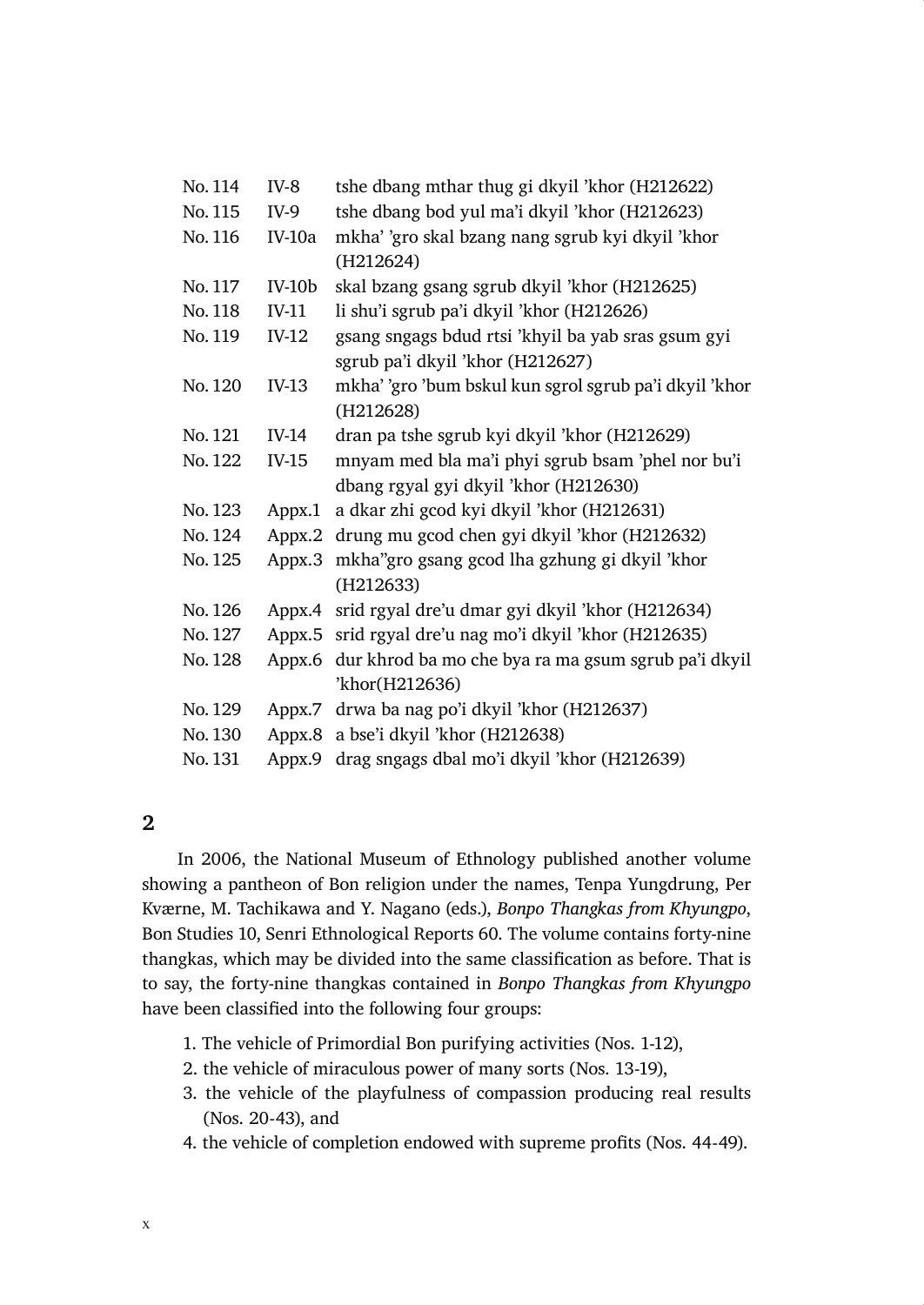It should be noted here that deities are depicted in human form in *Bonpo Thangkas from Khyungpo*; in symbolic form in *Mandalas of the Bon Religion*. Out of the forty-nine thangkas found in *Bonpo Thangkas from Khyungpo*, forty-six thangkas depict Bon pantheons found in forty-six mandalas that are included in *Mandalas of the Bon Religion*. For example, Thangka No. 1 in *Bonpo Thangkas from Khyungpo* shows all the deities appearing in Mandala No. I-1 of *Mandalas of the Bon Religion*. The remaining three titles (Nos. 33, 43 and 48) of *Bonpo Thangkas from Khyungpo* have no corresponding mandalas in *Mandalas of the Bon Religion*.

The following list enumerates the titles of the forty-six mandalas, which are found in *Mandalas of the Bon Religion* and have corresponding thangkas in *Bonpo Thangkas from Khyungpo*. The three titles, which are asterisked and printed in boldface on the following list, indicate the thangkas which have no corresponding mandalas in *Mandalas of the Bon Religion*.

| No.1   | $I-1$     | kun dbyings kyi dkyil 'khor                    |
|--------|-----------|------------------------------------------------|
| No. 2  | $I-2$     | dge bsnyen theg pa'i dkyil 'khor               |
| No.3   | $I-3$     | byams ldan rgyal ba'i dkyil 'khor              |
| No. 4  | $I-4$     | dus kyi 'khor lo'i dkyil 'khor                 |
| No. 5  | $I-5$     | kun rig sgron ma'i dkyil 'khor                 |
| No. 6  | $I-6$     | rgyal ba kun 'dus kyi dkyil 'khor              |
|        |           | = rgyal ba rgya mtsho'i dkyil 'khor            |
| No. 7  | $I-7$     | rnam par 'joms pa'i dkyil 'khor                |
| No. 8  | $I-8$     | sman lha'i dkyil 'khor                         |
| No.9   | I-9       | smon lam mtha' yas kyi dkyil 'khor             |
| No. 10 | $I-10$    | rnam dag yum gyi dkyil 'khor                   |
| No. 11 | $I-11$    | byams chen lha mo'i dkyil 'khor                |
| No. 12 | $I-12$    | dge spyod kyi dkyil 'khor                      |
| No. 13 | $II-9$    | 'khor ba ngan song dong sprugs kyi dkyil 'khor |
|        |           | = sgrib sbyong mun sel sgron ma'i dkyil 'khor  |
| No. 14 | $II-8$    | ma tri rin chen sgron ma'i dkyil 'khor         |
| No. 15 | $II-7$    | phywa sras keng tse'i dkyil 'khor              |
| No. 16 | $II-2$    | pad ma klong yangs kyi dkyil 'khor             |
| No. 17 | $II-6$    | rgyal yum byams ma'i dkyil 'khor               |
| No. 18 | $II-6$    | rgyal yum byams ma'i dkyil 'khor               |
| No. 19 | $II-5$    | gshen rab rnam rgyal gyi dkyil 'khor           |
| No. 20 | III-A4    | lha rgod zhi ba smra seng gi dkyil 'khor       |
| No. 21 | III-A3    | zhi ba rin chen spyi spungs kyi dkyil 'khor    |
| No. 22 | $III-B11$ | khro bo smug nag 'khyil ba' i dkyil 'khor      |
| No. 23 | III-B5    | shes rab dgongs rgyal lha rgod kyi dkyil 'khor |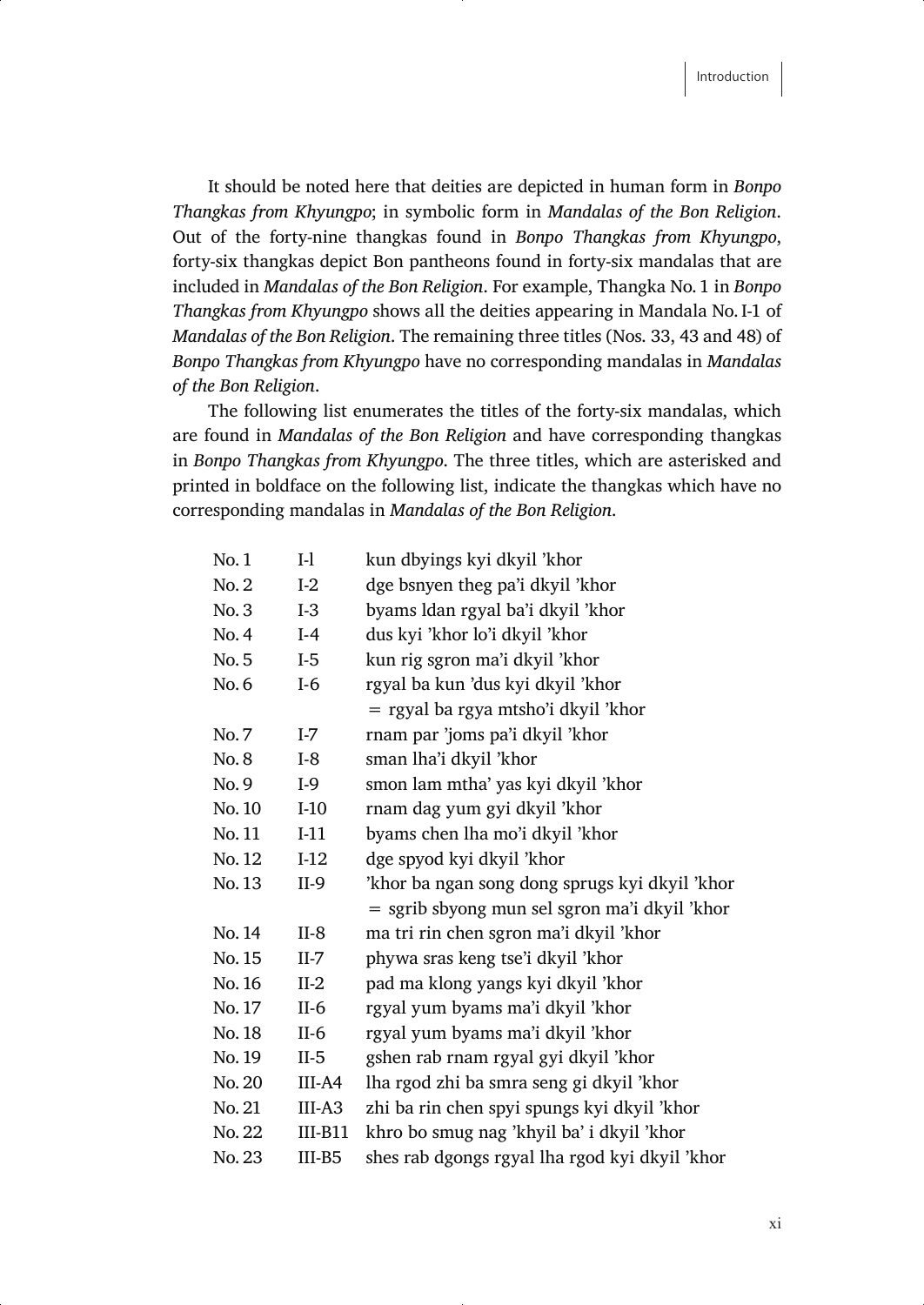| No. 24  | III-B8        | ge khod gsang ba drag chen gyi dkyil 'khor           |
|---------|---------------|------------------------------------------------------|
| No. 25  | $III-B18$     | ma rgyud thugs rje nyi ma'i dkyil 'khor              |
| No. 26  | $III-B18$     | ma rgyud thugs rje nyi ma'i dkyil 'khor              |
| No. 27  | $III-B18$     | ma rgyud thugs rje nyi ma'i dkyil 'khor              |
| No. 28  | $III-B18$     | ma rgyud thugs rje nyi ma'i dkyil 'khor              |
| No. 29  | $III-B12$     | stag la spu gri dkar po nyi zla go zhu'i dkyil 'khor |
| No. 30  | $III-B19$     | gsang ba dbyings rol gyi dkyil 'khor                 |
| No. 31  | $III-B12$     | stag la spu gri dkar po nyi zla go zhu'i dkyil 'khor |
| No. 32  | $III-B13$     | stag la spu gri dmar po'i dkyil 'khor                |
| *No. 33 |               | stag la spu gri nag po'i zhal thang gi lha bkod      |
| No. 34  | $III-B14$     | stag la bdag rdzogs kyi dkyil 'khor                  |
| No. 35  | $III-B16$     | gshed dmar spyi 'dul gyi dkyil 'khor                 |
| No. 36  | Appx.9        | drag sngags dbal mo'i dkyil 'khor                    |
| No. 37  | III-A7        | zhi ba gser mig g.yu sbras kyi dkyil 'khor           |
| No. 38  | $III-A10$     | zhi ba gsas mkhar rab 'byams kyi dkyil 'khor         |
| No. 39  | $III-B3$      | dbal gsas rtsod bzlog gi dkyil 'khor                 |
| No. 40  | $III-B1$      | dbal gsas las rim gyi dkyil 'khor                    |
| No. 41  | $III-B4$      | rtsod bzlog yang snying gi dkyil 'khor               |
| No. 42  | III-B9        | me ri bka' ma'i dkyil 'khor                          |
| *No. 43 |               | gshed nag lha 'khor zhal thang gi lha bkod           |
| No. 44  | <b>IV-10a</b> | mkha' 'gro skal bzang nang sgrub kyi dkyil 'khor     |
| No. 45  | IV-3a         | dran pa gsang sgrub kyi dkyil 'khor                  |
| No. 46  | IV-5          | dran pa yang gsang gi dkyil 'khor                    |
| No. 47  | $IV-6$        | dran pa dbang sgrub kyi dkyil 'khor                  |
| *No. 48 |               | tshe dbang rme thub kyi zhal thang gi lha bkod       |
| No. 49  | <b>IV-14</b>  | dran pa tshe sgrub kyi dkyil 'khor                   |

#### 3

The National Museum of Ethnology is going to furnish further materials for iconographical studies of the Bon Religion. The present volume reproduces a set of fifty-one thangkas named the Rebkong Bonpo Collection, which shows a pantheon system somewhat different from that seen in Bonpo Thangkas from Khyungpo. The deities and teachers seen in the Rebkong Collection may be classified into the following three groups:

- A Tonpa Shenrab and Deities,
- B Lamas and Siddhas, and
- C Tutelary or Protective Deities.

The first group is further divided into the following three subgroups: (A1) The Twelve Deeds of Tonpa Shenrab, (A2) Deities of the Twelve Rituals, and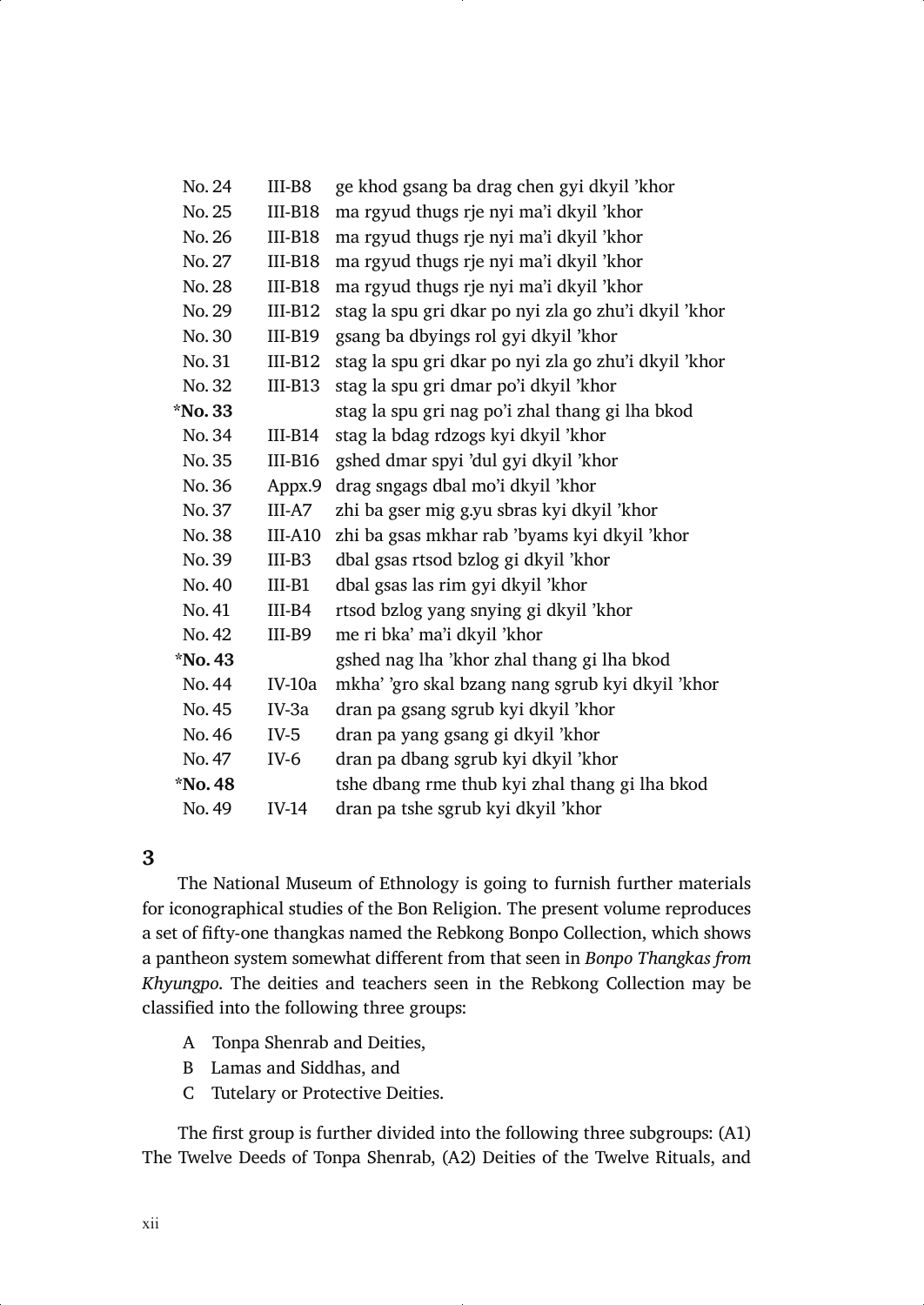(A3) Teachers of Discipline. Twelve thangkas of A1 depict the life of Tonpa Shenrab, who is said to be the founder of the Bon Religion. No set of twelve pictures corresponding to A1 is found either in *Mandalas of the Bon Religion*  or in *Bonpo Thangkas from Khyungpo*. However, a set of twelve line drawings corresponding to the pictures of A1 is found in Samten Karmay, *Feast of the Morning Light*, Bon Studies 9, Senri Ethnological Reports 57, pp.173-210.

The thangkas of the second subgroup named A2 which is usually called Cho ga bcu gnyis (Twelve [Basic] rituals) depict basic central deities of the Bon Religion. Although each thangka belonging to group A shows the images of Tonpa Shenrab and deities, a monk is found at the center of Thangka No.26 belonging to A3. Nonetheless, at the center of the thangka Tonpa Shenrab himself takes the form of monk.

The second group is further divided into (B1) Lamas, Siddhas, and Dākinīs, (B2) Revealers of Hidden Treasures and (B3) Scholar-Abbots.

The following is a list of the fifty-one thangkas of the Rebkong Collection:

- A1 The Twelve Deeds of Tonpa Shenrab
	- 1. Birth (skye ba bzhes pa'i mdzad pa)
	- 2. Disseminating the Teaching (bsta pa spel ba'i mdzad pa)
	- 3. Establishing Peace in the Realms of Hell (dmyal khams bde la bkod pa'i mdzad pa)
	- 4. Subduing Those Who are Difficult to Train (gdul dka' btul ba'i mdzad pa)
	- 5. Marriage (khab tu bzhes pa'i mdzad pa)
	- 6. Emanating His Progeny Who Tames Sentient Beings ('gro 'dul sras sprul kyi mdzad pa)
	- 7. Guiding Sentient Beings to Liberation ('gro ba thar bar drangs ba'i mdzad pa)
	- 8. Conquering the Demons (bdud 'dul ba'i mdzad pa)
	- 9. Leaving the Teaching (bstan pa rjes bzhag gi mdzad pa)
	- 10. Renunciation of the Worldly Life (rab tu byung ba'i mdzad pa)
	- 11. Practice of Austerities and Asceticism (dka' ba spyad pa'i mdzad pa)
	- 12. Passing into Nirvāna (mya ngan las 'das pa'i mdzad pa)

#### A2 Deities of the Twelve Rituals

- 13. Kun dbying sKu lnga
- 14. dGe bsnyen lHa lnga
- 15. Byams ldan rGyal ba
- 16. dPal ldan Dus kyi 'Khor lo
- 17. Kun rig rGyal ba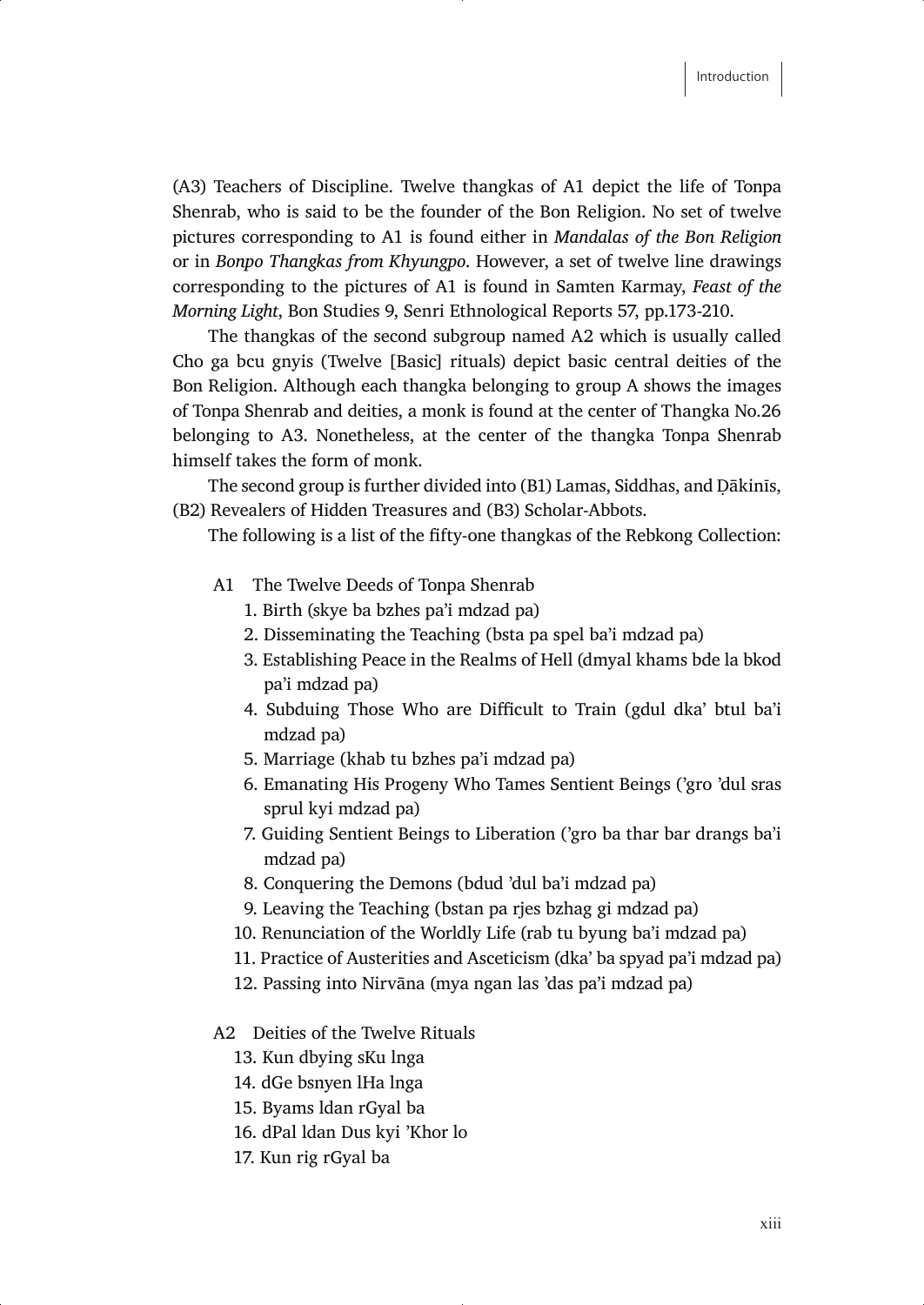- 18. Kun bzang rGyal ba rGya mtsho
- 19. Khro bo rNam par 'Joms pa
- 20. Sangs rgyas sMan lha
- 21. rNam dag sMon lam mTha' yas
- 22. rNam dag Yum
- 23. rGyal yum Byams ma
- 24. gShen gyi dGe spyod
- 25. gShen rab rNam par rGyal ba
- A3 Teachers of Discipline
	- 26. sTon pa Khri gtsug rGyal ba
	- 27. 'Dul ba brGyud pa'i bLa ma
- B1 Lamas, Siddhas, and Dākinīs
	- 28. bLa ma Kun 'dus
	- 29. sTon pa 'Chi med gTsug phud
	- 30. sNgag sems brGyud khung kyi sTon pa and sTod kyi bLa chen po
	- 31. gDung rgyud bCu gsum
	- 32. sMad kyi mKhas pa Mi bzhi and Lo pan mKhas pa sDe dgu
	- 33. Byin rlabs brgyud pa'i gShen dgu and Grub thob mThu chen Mi dgu
	- 34. mKha' spyod rDzu 'phrul ma dGu and mTha' 'dul Zil gNon Che dGu
	- 35. bLa chen Dran pa Nam mKha'
	- 36. bLa ma Tshe dbang Rig 'dzin
- **B2** Revealers of Hidden Treasures

37. gTer ston gShen Chen kLu dGa'

- B3 Scholar-Abbots
	- 38. rJe mNyam Med Shes Rab rGyal mTshan
	- 39. Kun mkhyen Shar rDza bKra Shis rGyal mTshan
- C Tutelary Deities, Protectors and Local Deities
	- 40. Kun bzang rGyal ba 'Dus pa
	- 41. Yi dam dBal gsas rNgam pa
	- 42. dBal chen Ge khod gSang drag
	- 43. Phur ba 'Brug gsas Chem pa
	- 44. 'Bum pa Ram pa Rol pa
	- 45. dBal bon sTag lha Me 'bar
	- 46. Khro rgyal Raksha sPyi 'dul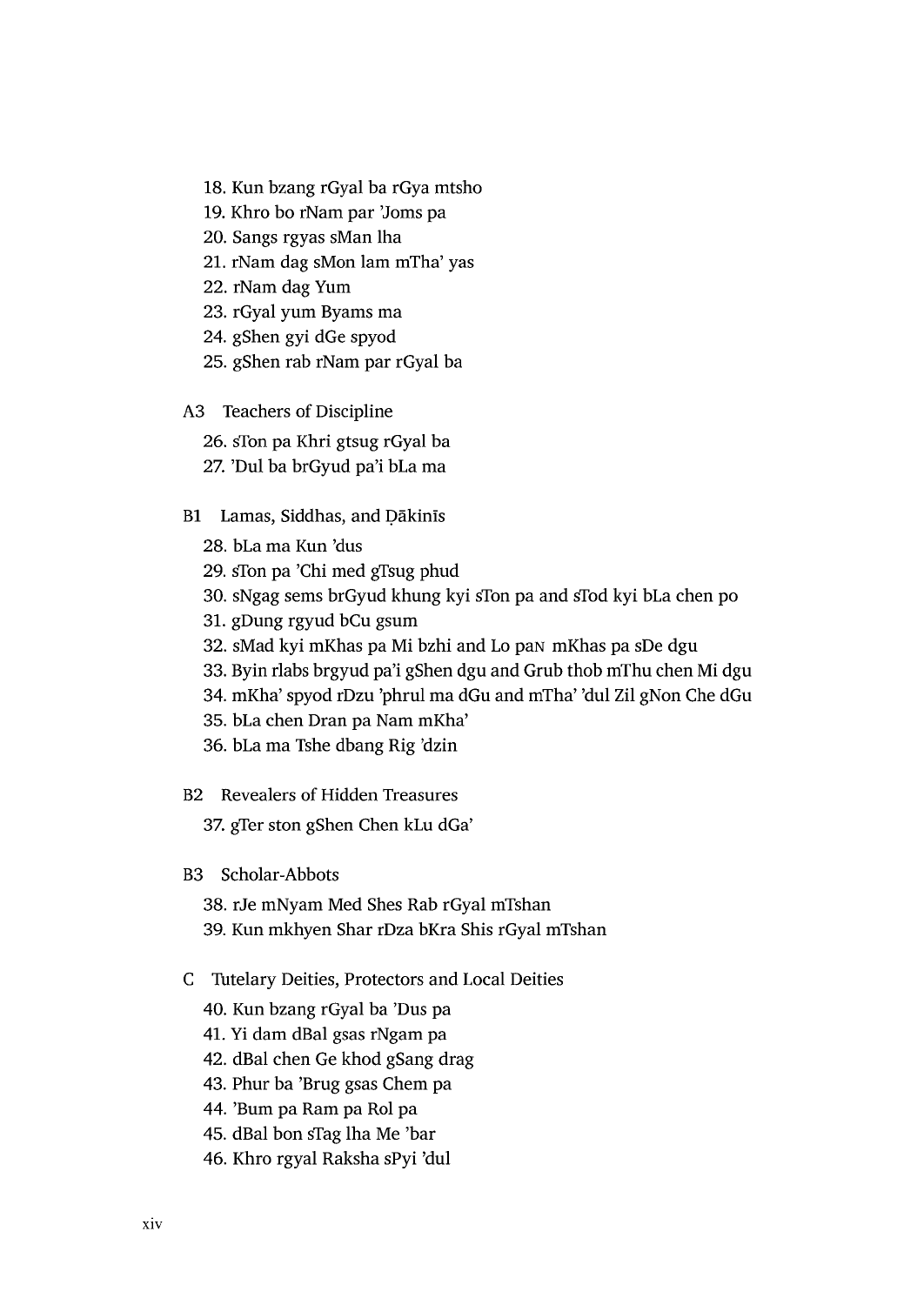- 47. Ma rgyud gSang mchog
- 48. gSang gcod Yid bzhin Nor bu
- 49. Srid rgyal dBu brgya Phyag stong
- 50. Srid rgyal bDe 'gro gSang yum
- 51. Brag btsan g.Yung drung dGra 'dul Thogs med rTsal

The twelve thangkas belonging to the first group (A1, 1-12) illustrate the life of Tonpa Shenrab, the greatest master of the Bon Religion, through a series of the Twelve Deeds (mdzad pa bcu gnyis). Tonpa's life story shown by these thangkas seems to have been based upon his biographies such as *gZer mig* (circa the  $11<sup>th</sup>$  century) and *gZi brjid* (circa the  $14<sup>th</sup>$  century).

The way of arranging the twelve deeds is obviously influenced by the life story of Buddha, the founder of Buddhism. The *Ratnagotravibhaga*, i.e., the *Uttaratantra*, which is a Mahāyāna Buddhist work, states Buddha's life in a series of fourteen deeds (II, 54-56). This version of Buddha's life story seems to have been modified in later times, for the twelve deeds of Buddha are well-known in Tibetan Buddhism. Probably Bonpos, i.e., followers of the Bon Religion, borrowed the frame of the twelve deeds when they tried to connect Tonpa's life story with Bonpo mandala traditions.

The twelve thangkas belonging to the second group (A2, 13-25) relate the basic Twelve Rituals (cho ga bcu gnyis) of Bon Religion. As in the case of the Twelve Deeds, the Twelve Rituals are also based upon episodes found in hagiographies such as *gZer mig* and *gZi brjid*. The twelve thangkas of the Twelve Rituals (A2, 13-25) belonging to the Rebkong Collection correspond to the first twelve mandalas in the Mandalas of the Bon Religion (Nos. 1-12) and also to the first twelve thangkas in the Bonpo Thangkas from Khyunpo (Nos. 1-12).

The first of the Twelve Rituals (A2, 13) is often performed at the time of the inauguration of a newly built temple. This ritual is based upon the story that Tonpa inaugurated a number of new temples. The second ritual (A2, 14) is carried out at the occasion of teaching precepts (vinaya) to novices. The third thangka (A2, 15) shows the scene of the first preaching of Tonpa.

 The fourth ritual (A2, 16) is founded on the Mandala of Time-Cycle (dus 'khor, Skt. kālacakra), which gives astrological details necessary to construct a new temple. The image of the main deity found in the fourth thangka, however, is totally different from that of the Buddhist Kālacakra Mandala. The fifth thangka  $(A2, 17)$  is closely related to death rituals. The central deity of this thangka is called Kun rig, which means Vairocana in Buddhist Tantrism. The sixth ritual (A2, 18) is based upon the episode that Tonpa suggested to a sinful king to make offerings,